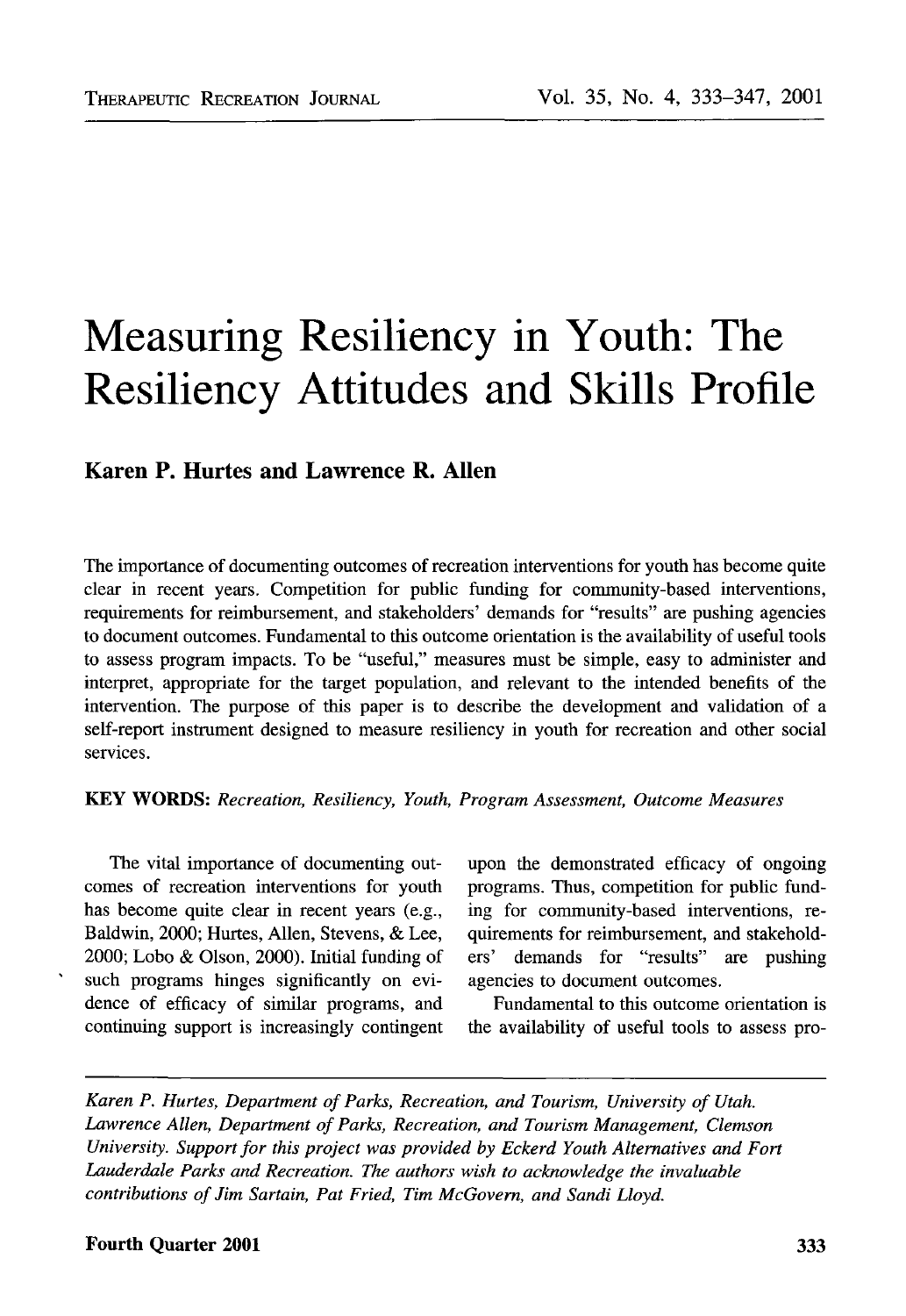gram impacts. To be "useful," measures must be simple, easy to administer and interpret, appropriate for the target population, and relevant to the intended benefits of the intervention (e.g., Allen, Stevens, & Harwell, 1996; Baldwin, 2000). The purpose of this paper is to describe the development and validation of a self-report instrument created for use in recreation and other social services. Specifically, the instrument is designed to measure resiliency, which is an intended benefit common to many youth service programs (e.g., Green, Kleiber, & Tarrant, 2000; Hurtes et al., 2000).

### Resiliency and Youth Programs

In much of the social science research and, perhaps, in popular culture, there is a tendency to focus on what is wrong with people in general, rather than on what is right. This deficit, or risk-centered, paradigm focuses attention on weaknesses and failures, rather than on individual strengths. McCarthy (1995, p. 283) stated that "theoreticians and therapists have inadvertently caused iatrogenic harm [harm caused by that meant to heal] by emphasizing the deficits of victims rather than the potential resiliency of survivors." Specifically regarding youth, Nixon (1997) stated that "helping professions have traditionally defined youths in identified at-risk situations .. . in terms of what is needed to 'fix' the youths themselves" (p. 571). The widely accepted negative view of youth and their problems has led to a scarcity of research regarding what is, in fact, right with youth. As such, the general approach taken with respect to youth almost may be remedial in nature, parallel to a medical model, and may, according to Nixon, lead to a "significant lack of programs and services for youths that contribute to their overall healthy development" (p. 571).

Baldwin (2000) emphasized the need for a theoretical framework for recreation programming with youth. A youth development approach focuses on what young people are doing right and emphasizes the strengths, abilities, and potential of youth "(see Caldwell, 2000). Consistent with this approach, Loftus, Milo, and Paddock (1995) advocated a programming structure that fosters resiliency. Further, Werner (1993, p. 511) suggested that the "study of resiliency holds considerable promise for the development of intervention programs." Thus, it appears that the development and inclusion of approaches and programs based upon a resiliency framework is both practical and timely.

# Resiliency: Background and Conceptualization

The study of resiliency emerged from the field of developmental psychopathology. Basic research in this area sought to answer the question of why some individuals from highrisk or adverse backgrounds seemed to thrive while others failed (Anthony & Cohler, 1987; Cicchetti & Garmezy, 1993; Garmezy, 1990; Masten, Best, & Garmezy, 1990; Rutter, 1987; Werner & Smith, 1982). Those individuals that thrived were considered "resilient."

Resiliency has been defined in many ways. Rutter (1990, p. 181) defined it as the "positive pole of the ubiquitous phenomenon of individual difference in people's responses to stress and adversity." Garmezy (1991) characterized resiliency as the ability to bounce back, rebound, or recover. Werner (1989, p. 72) defined it as "successful adaptation following exposure to stressful life events." Resiliency has also been conceptualized as an individual's capacity for self-righting (Werner & Smith, 1992) and for transformation and change (Lifton, 1993). Further, resiliency is associated with a reduction of negative and undesirable behavior and the exhibition of healthy or productive behavior, even under difficult circumstances (Benard, 1991; Seligman, 1995; Werner & Smith, 1982; Zimrin, 1986). Finally, Doll and Lyon (1998) asserted that "while there is no universal definition of resilience, a central notion exists that resilience concerns successfully coping with or overcoming risk and adversity or the development of competence in the face of severe stress and hardship" (p. 348).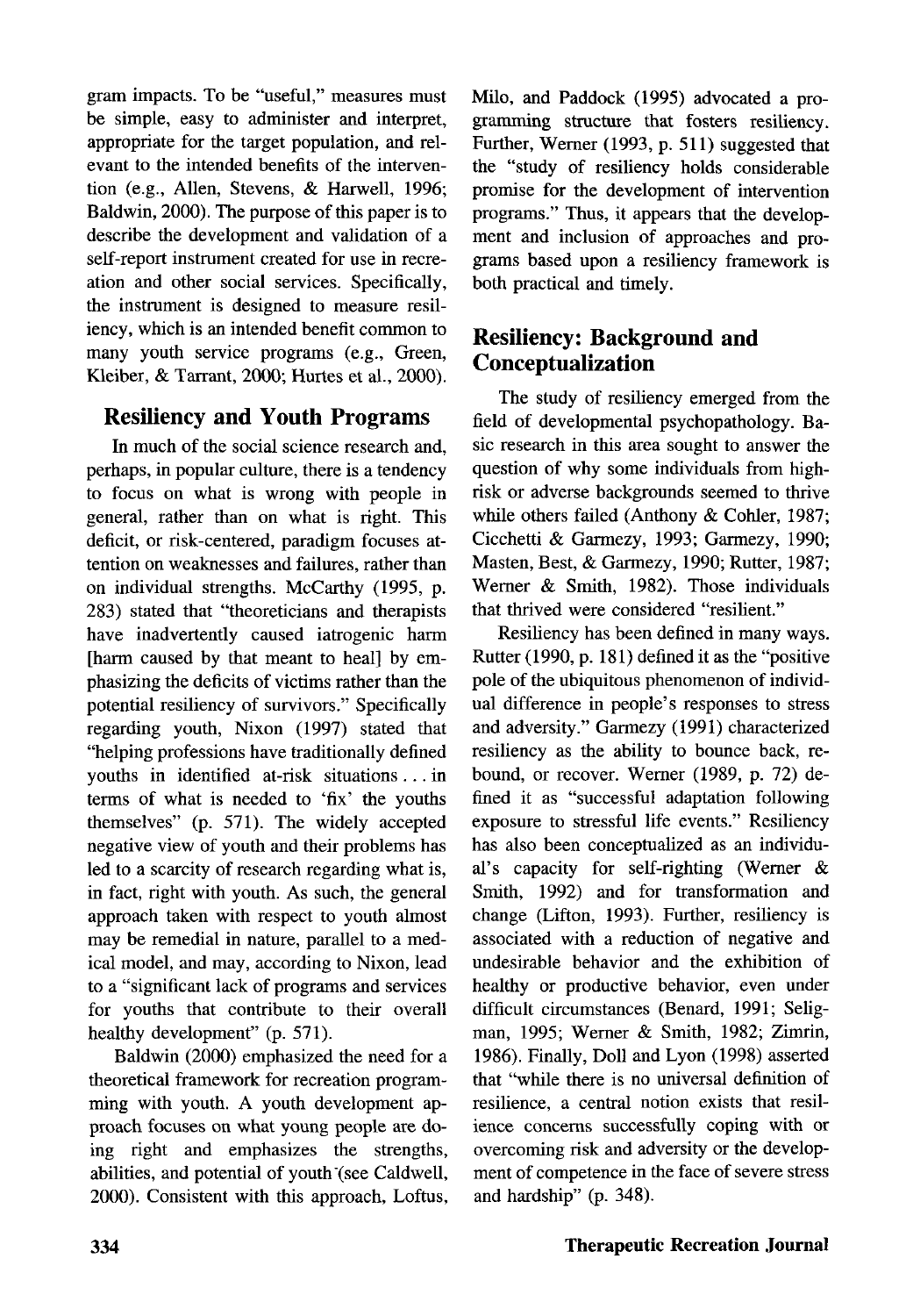#### Measurement of Resiliency

Resiliency appears to be a useful framework that identifies key skills, attitudes, and abilities that empower youth to successfully negotiate life's challenges and thereby, promote positive growth and development. The adoption of a resiliency framework, however, poses a new challenge: How does resiliency manifest itself and how can practitioners determine the extent to which it is present in participants and affected by programs? Operationalizing and measuring resiliency has proven problematic (see Caldwell, 2000). Numerous authors have suggested specific individual characteristics of resilient individuals (Conrad and Hammen, 1993; Garmezy, Masten, & Tellegen, 1984; Marsh et al., 1996; Radke-Yarrow & Sherman, 1990; Rutter, 1979; Werner, 1989; Werner & Smith, 1982, 1992; Wyman, Cowen, Work, & Kerley, 1993), but little empirical investigation has been conducted to verify these assertions. While anecdotal observations of resilient individuals certainly have value, there is a distinct need to establish a clear operationalization of resiliency and to develop a method of measuring the construct.

The work of Wolin and Wolin (1993), stemming from family counseling, has been advocated within the field of social work (Anderson, 1997) and serves as the basis of the resiliency framework described in the Benefits-Based Programming of Recreation Services training materials (Allen, Stevens, Hurtes, & Harwell, 1998). Wolin and Wolin, as a result of qualitative analysis, identified the following as characteristics of resilient individuals: insight, independence, creativity, humor, initiative, relationships, and values orientation (morality). The presence of these skills and abilities is assumed to allow individuals to rise above adversity (Wolin and Wolin). A useful and appropriate measure of resiliency could thus include items that measure each of these seven dimensions. The following descriptions of these dimensions are based upon the work of Wolin and Wolin.

*Insight* is the ability to read and interpret situations, people, and subtle nuances of both verbal and nonverbal communication. Further, an insightful individual knows how to adjust her or his behavior to be appropriate in any situation. This characteristic manifests itself in an understanding of self and others.

The *Independence* dimension involves striking a balance between being true to oneself and accommodating the concerns of others. An independent individual can clearly say "no" when appropriate, rather than simply being evasive. A positive, optimistic orientation toward the future is also present. This dimension could be related to individual differences in ability to negotiate constraints.

*Creativity* involves generating options and alternatives to cope with the challenges of life. Rather than engaging in all forms of negative behavior, resilient individuals can imagine the consequences of their actions and then make decisions. Creativity also captures the ability to entertain oneself instead of waiting for someone or something else to provide entertainment.

Built upon a playful outlook, *Humor* finds the "lighter side" of life. The ability to laugh at oneself and to find joy in one's surroundings is a characteristic of resilient individuals. Humor provides a new, less serious perspective on life's challenges and makes coping with hardships more bearable.

*Initiative* involves the desire and determination to take charge of one's own life. Resilient individuals are proactive, rather than reactive, and strive to improve themselves, their surroundings, and their abilities to cope with that which is unchangeable. Resilient individuals see their lives as a series of challenges which they have the power to solve.

The quality of the *Relationships* maintained with others has a tremendous impact on quality of life. Honest, fulfilling, and supportive relationships with peers, family members, and role models are hallmarks of resilient individuals. This quality involves both seeking out and maintaining healthy relationships and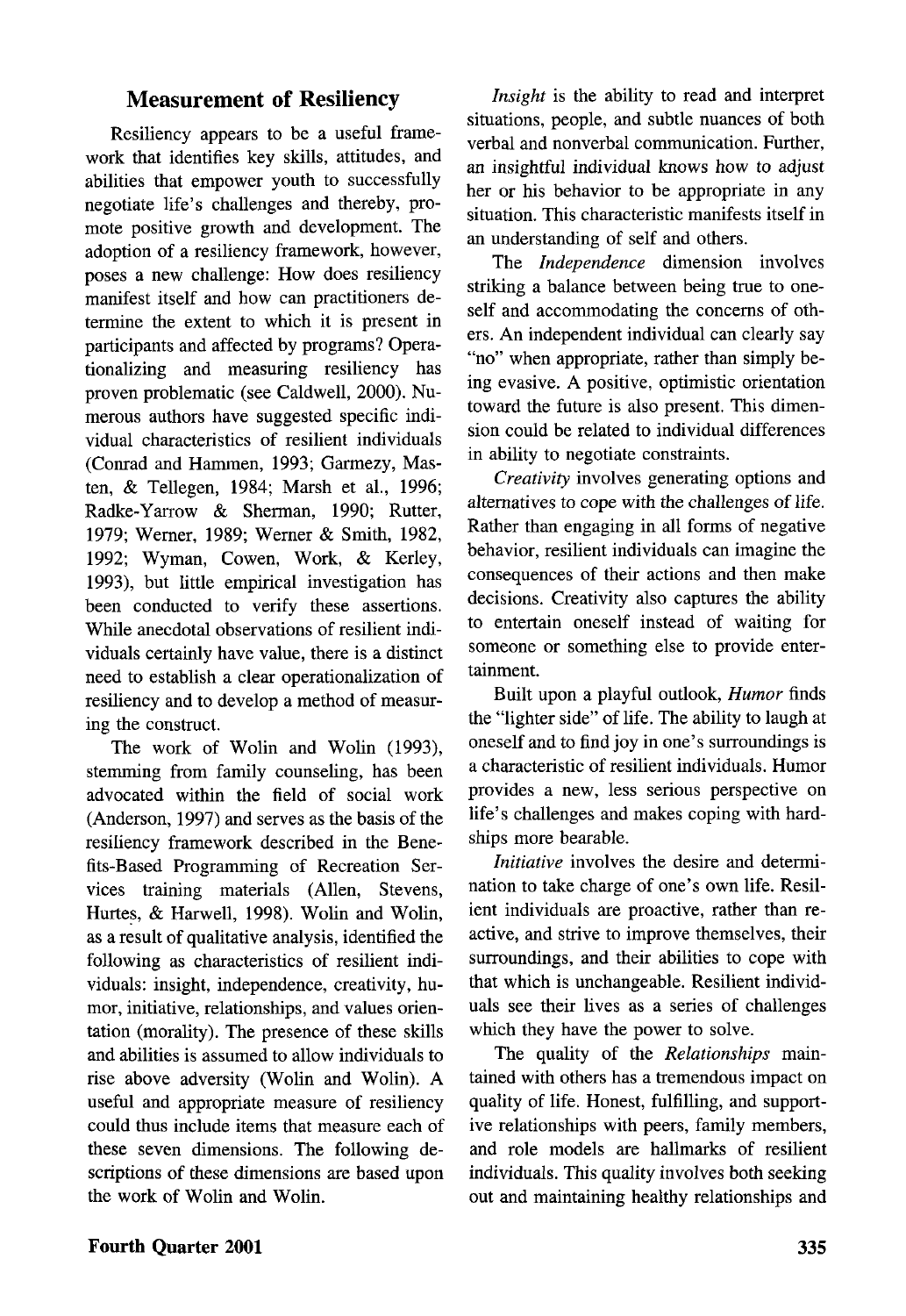avoiding or removing oneself from codependency.

A *Values Orientation* goes beyond a basic knowledge of right and wrong to include the desire to live a good and productive life. Resilient individuals have evaluated their world and made their own decisions rather than accepting someone else's rules. They can identify what is appropriate, moral behavior and have the courage to stand by their convictions. Resilient individuals also look beyond the self to serving others in need.

The Wolins' perspective focuses on the strengths of individuals rather than on the risks faced by or needs of individuals. Thus, the positive, strengths-oriented philosophy of these authors is directly compatible with the youth development approach. Further, their work has "promoted an optimistic outlook on clients and has opened up a whole new research arena" (Framo, 1996, p. 302). As such, and combined with its logical appeal and face validity, the work of Wolin and Wolin (1993) serves as the basis for the Resiliency Attitudes and Skills Profile (RASP) described in this article.

### **Methods**

The process of instrument construction utilized in this study follows the generally accepted procedures outlined by Nunnally (1964, 1970; Nunnally & Bernstein, 1994). This approach has been employed by numerous authors (e.g., Costa, Jessor, & Donovan, 1989; Finkelman, Ferrarese, & Garmezy, 1989; Stewart, Hays, & Ware, 1988). Nunnally's general approach to psychometric theory, reiterated by Churchill (1979) and Kline (1986), involves several steps, which can be collapsed into the six steps listed below:

1. Set bounds to item content. Specifying the domain of the construct can be accomplished by selecting a definition of the construct. The bounds to item content can be based on a particular theory or the results of a literature review.

2. Generate as many relevant items as pos-

sible. This can be accomplished by a thorough review of the literature, the use of focus groups and/or expert panels, critical incidence techniques, and the like.

3. Select the sample, collect data, and purify the measure. "Purification" may involve procedures such as confirmatory factor analysis, which seeks to group like items into single-construct dimensions.

4. Select a new sample, collect data, and establish reliability. Internal consistency is a common measure of reliability, often indicated by coefficient alpha. In this step, the instrument's stability and equivalence, through test/ re-test and split-half procedures, respectively, may also be computed.

5. Collect new data and establish validity. According to Churchill (1979, p. 70), "specifying the domain of the construct, generating items that exhaust the domain, and subsequently purifying the resulting scale should produce a measure which is content or face valid." In addition, construct validity may be established through the use of confirmatory factor analysis (CFA), a technique becoming increasingly popular within instrument construction (Hays, Marshall, Wang, & Sherbourne, 1994; Keller et al., 1998; Priest, 1992; Shields & Cicchetti, 1997). To further establish the usefulness of an instrument, correlations with other measures may be examined.

6. Establish norms. The final step in the instrument construction process involves the establishment of norms. This process allows for the comparison of scores across respondents in absolute terms of magnitude. Norming involves a tremendous sample size, which increases with the size of the population to which an instrument is designed to generalize. (This step was not addressed by the present study.)

# Item Generation

The bounds to item content for the RASP were based upon the theory of Wolin and Wolin (1993). As described previously, these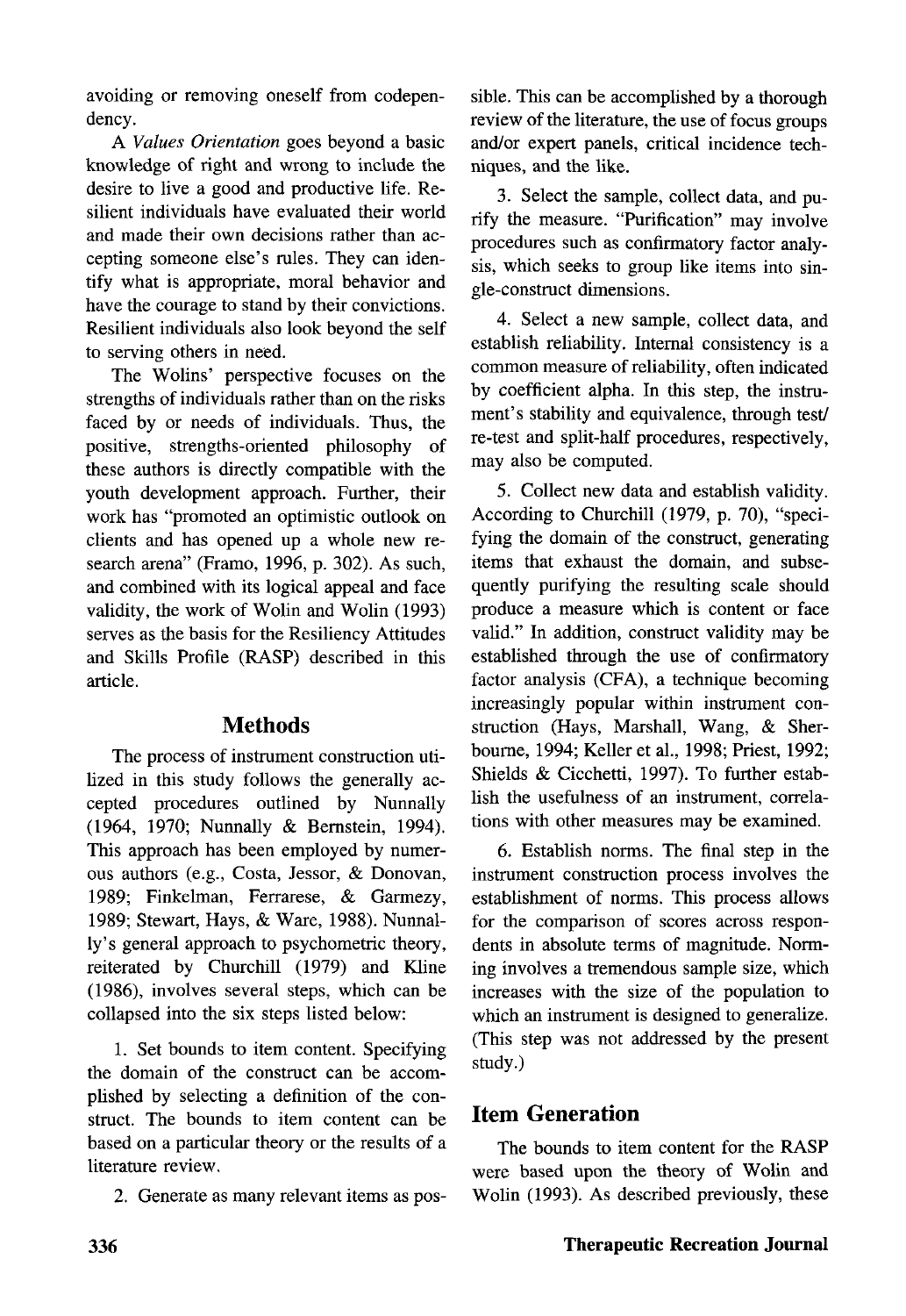authors identified insight, independence, creativity, humor, relationships, initiative, and values orientation as the components of resiliency. This approach was chosen due to its face validity; its applicability to a variety of human services; and its positive, strengthsoriented philosophy.

Items were created to reflect the behavioral manifestations of the seven dimensions of resiliency as described by Wolin and Wolin (1993). This process resulted in 65 items, representing the seven dimensions of resiliency in the following manner: *Insight* (9 items), *Independence* (11 items), *Creativity* (10 items), *Humor* (7 items), *Initiative* (8 items), *Relationships* (10 items), and *Values Orientation* (10 items). These items were then subjected to a two-phase, modified Delphi expert review process to assess content validity. The sevenmember panel consisted of three resiliency theory experts, three youth population experts, and one measurement expert. In Phase I, the researchers gave the experts the definitions of the seven dimensions based on the work of Wolin and Wolin (1993). The experts were then asked to identify the appropriate dimension for each item. In Phase II, the experts were asked to rate each item as an indicator of its dimension and, separately, as an indicator of the overall construct of resiliency.

From the original 65 items, the expert panel identified a total of 10 items for possible elimination and offered no new items, suggesting acceptable coverage of content. Some of the population and measurement experts' recommendations, if followed, would result in a loss of critical information from some of the Wolins' (1993) theoretical dimensions. Specifically, the items identified as "bad" reflected the opinion of only one individual. For example, this individual recommended discarding the following item: "I can change my behavior to match the situation." This item, however, was taken verbatim from the definition of *Insight* provided to the experts during Phase I. In order to effectively test the Wolins ideas, the researchers considered the items' consistency with the authors' approach as the dominant criteria. Rather than selectively adhering only to the experts' suggestions that were consistent with the Wolins' theory, then, all 65 of the original items were retained for initial testing. Thus, the expert review process served as a check on content validity rather than as a source for modifications to the instrument.

#### **Sampling**

Data were collected during the summer of 1999. Two sites provided participants for the data collection process, each involving a series of program settings. In both cases, participants from the individual program settings were combined into larger samples. This was done to provide a large enough sample with which to conduct relevant data analysis. Also, in each case, the surveys were administered by inhouse personnel in order to prevent contamination of the data due to the introduction of a stranger to the programs. Both sites received a survey administration protocol to insure standardized procedures.

Site I ( $n = 274$ ) consisted of a summer program offered to youth, ages 12 to 19, in a metropolitan area in the south. While the overall program was the same, it was operated out of six different high schools. Participant demographics indicated dominant groups across several variables: 58% were male, 48% were African-American, and 37% were of Haitian descent. Following the Benefits Based Programming model (Allen et al., 1996), the activities chosen and created for this program were specifically structured to develop resiliency in participants.

Site II *(n =* 190) was comprised of a series of therapeutic wilderness camps in the southeast operated by Eckerd Youth Alternatives (EYA). In order to be admitted to Eckerd's program, youth must meet the following criteria:

1. DSM IV Axis I or Axis II diagnosis.

2. Functional intelligence with an IQ of 75 or above.

3. Evidence of ability to benefit from peer/ adult relationships.

#### **Fourth Quarter 2001** 337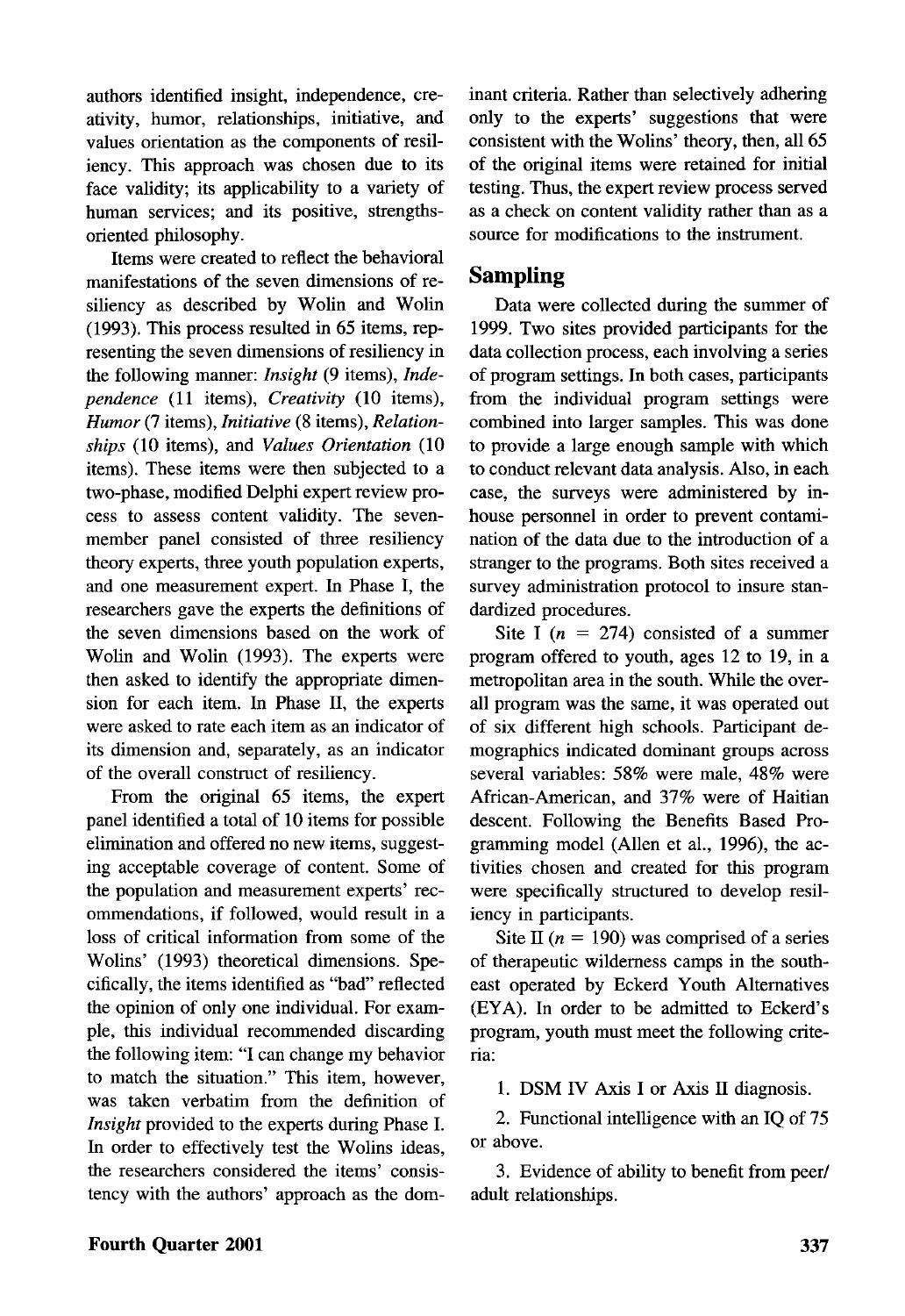4. Capacity to understand cause and effect relationships.

5. Demonstrated behavioral problems of such magnitude that continuation in the home environment is no longer a feasible or practical option unless significant intervention takes place. (Eckerd Youth Alternatives, n.d.)

Participants in the study ranged from 12 to 17 years old. Dominant groupings also appeared within this sample. Of the participants, 88% were male, 71% were White/Non-Hispanic, and 23% were African-American.

# Data Collection

The first version of the RASP, used at Site I, utilized a four-point response scale ("strongly disagree," "disagree," "agree," and "strongly agree"). The second version of the instrument, used at Site  $\Pi$ , was based on a six-point response scale anchored by  $1 =$  "strongly disagree" and  $6 =$  "strongly agree." The response options for the second version were expanded to allow for greater variability. In each case, the even number of response options was used to force a choice and ideally, to encourage respondents to identify their true feelings.

In order to investigate convergent validity, or the relationship between resiliency and another hypothetically related concept, a second instrument was utilized in this study at Site II. This instrument was modified from the Mental Health Inventory, or MHI (Veit & Ware, 1983), which is most commonly used for mental health screening or as an intake assessment tool (Dorfman et al., 1995; Nelson & Berwick, 1989). The instrument contains 34 items addressing two negatively correlated subscales: psychological well-being (16 items) and psychological distress (18 items). A six-point response scale was used, anchored by  $1 =$ "never" and  $6 =$  "always." The notion of resiliency should, logically, be positively related to the psychological well-being subscale of the MHI and should be negatively related to psychological distress.

Validity of inferences that can be made from MHI scores has been suggested by associations with related mental health constructs (Ware, Johnston, Davies-Avery, & Brook, 1979). Internal consistency was supported by Cronbach's alpha levels of 0.92 to 0.96 for the two subscales in repeated testing (Veit & Ware, 1983). Stability coefficients ranged from 0.56 to 0.64 over a one-year interval (1983). Further, this instrument was assessed for its readability, and was deemed appropriate for reading levels of third grade or higher (Ostroff, Woolverton, Berry & Lesko, 1996).

## Data Analysis

Structural equation modeling (SEM) was used to investigate the construct validity of the RASP with data from Site I (Keller et al., 1998). SEM examines the significance of the relationships between the items and the seven dimensions of resiliency, as well as the relationships between the dimensions themselves. These relationships constitute a model. SEM generates indices that "generally quantify the extent to which the variation and covariation in the data are accounted for by a model" (Hu & Bentler, 1998, p. 426). SEM allows the researchers to determine how well the items relate to their respective dimensions of resiliency. Fit indices, such as Bentler's Comparative Fit Index (CFI), with values of .90 or higher (on a scale from 0.0 to 1.0) suggest that a proposed model provides a good fit to the data. Another common fit indicator, which accounts for sample size, is the chi-square/ degrees of freedom ratio. In general, this ratio should be small, specified as less than 2.0, to indicate a good fit (Hatcher, 1994).

SEM provides additional indices, called the Lagrange and Wald multipliers, that suggest modifications to improve the fit of the model by adding or removing relationships, respectively, between items and the resiliency dimensions, or between the seven dimensions themselves. Based upon these results and suggestions, the structure of the RASP was established using data from Site I. This model was then cross-validated using data from Site  $\Pi$ , meaning that the instrument structure from Site I was applied to the data from Site II. This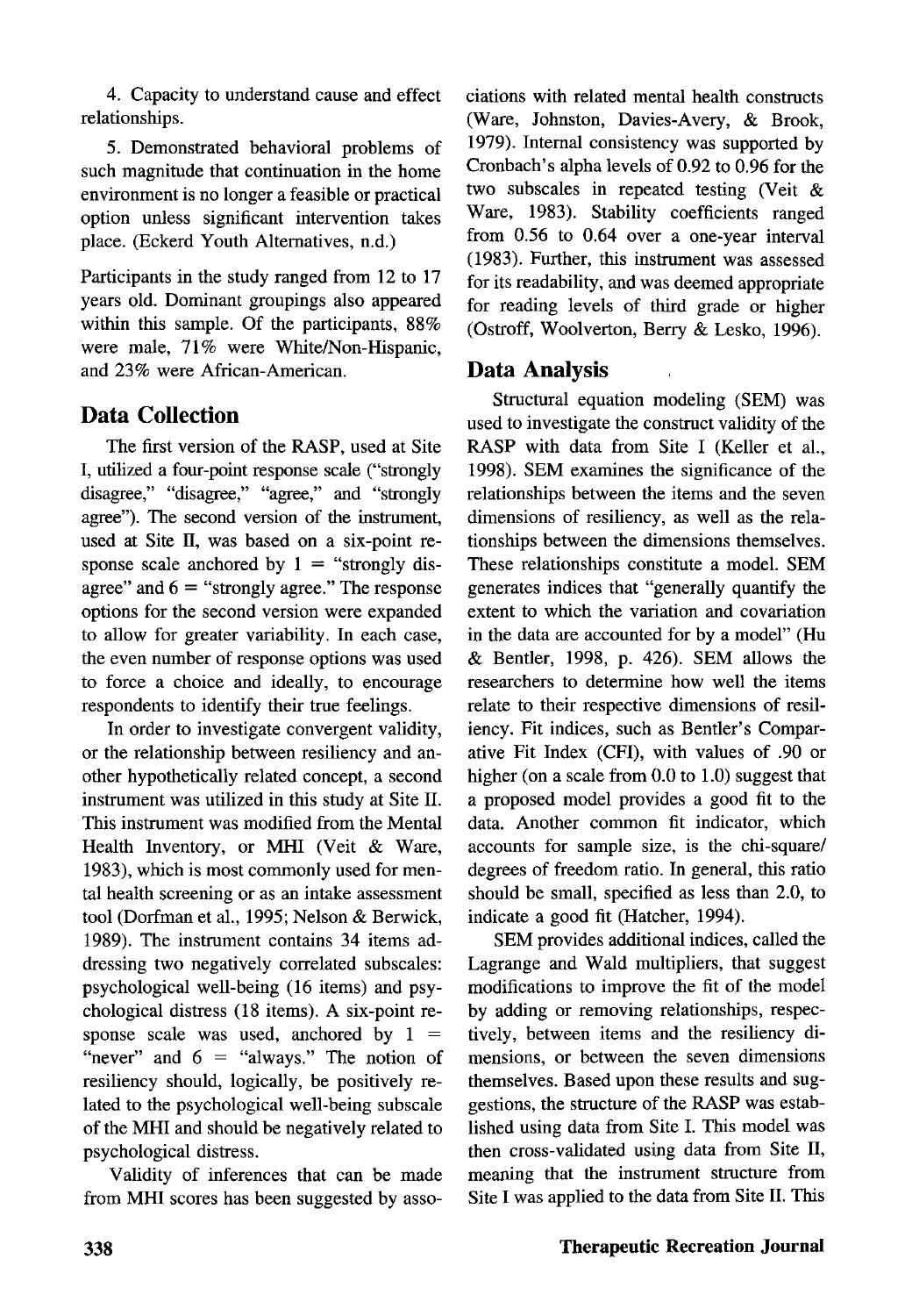was done to examine the applicability of the first model to the second data set.

Internal consistency, or the extent to which a set of items measures the same thing, was assessed by computing Cronbach's alpha for each of the seven subscales and for the entire RASP using data from Site I. The stability of the RASP was also investigated through SEM. At Site I, the RASP was administered a second time, five days after the initial administration. The short period of time between administrations was selected to control for possible differential increases in participants' resiliency levels due to the program itself. The instrument's structure was determined during the first administration and was then held constant on the second administration, and the relationship between the overall construct of resiliency at Time<sub>1</sub> (first administration) and Time<sub>2</sub> (second administration, or re-test) was examined. A significant covariance (interpretable as a correlation) between these latent constructs demonstrates stability, or the instrument's ability to measure consistently measure the same idea over time.

To assess the convergent validity of the inferences that can be made from RASP scores, a modified version of the MHI (Veit & Ware, 1983) was utilized with data from Site II. The structure of the MHI was verified through the same procedure used to confirm the structure of the RASP. The relationship between the MHI and the RASP was then investigated. Significant and appropriate relationships between these instruments support the convergent validity of the RASP.

#### **Results**

The construct validity of the seven-factor structure of the RASP was investigated through SEM. Using data from Site I, the Lagrange and Wald indices led to the deletion of 31 items (after 37 iterations). The standardized loading coefficients of the items on their respective dimensions of resiliency, which represent the absolute magnitude of these relationships, were all significant. These coefficients, the variance explained by each item, and the text of the items are presented in Table 1.

The final structure of the RASP (containing 34 items) is presented in Figure 1. The individual items are not indicated in the figure for simplicity of presentation. Analysis of this model produced a chi-square/df ratio of 1.71  $(\chi^2 = 879.90, df = 516)$ . Bentler's CFI for this model was 0.85. This comparative fit index value of 0.85 could be increased, without changing the relationships between the items and the dimensions, by adding additional error covariances between items and across dimensions. However, doing so creates an "artificial" inflation of the CFI and complicates the interpretation of the model.

Significant error covariances between items indicate that some items are more related to each other than to others—in essence that there is some common piece of variance that is not being explained by either item. Within dimensions, this may be relatively easy to address through the addition of new items which, ideally, account for that specific piece of variance. However, if error covariances are significant between individual items from different dimensions (or across dimensions), the results become more difficult to interpret, assuming the theoretical independence of the dimensions. For example, it may not be a simple task to identify the relationship between an item from the *Creativity* dimension and one from *Values Orientation.* Adding these covariance terms does account for additional variance in the model, which, in turn, inflates the fit index. However, a lower fit index suggests the same conclusion as the presence of error covariances between items: The model, or instrument, can be improved. Therefore, the model presented in Figure 1 was retained due to its parsimony and relative ease of interpretation.

Each of the seven dimensions loaded significantly on the overall concept of resiliency, which supports the Wolins' theory that these dimensions are, in fact, all related to a common construct of resiliency (construct validity). However, three covariances between dis-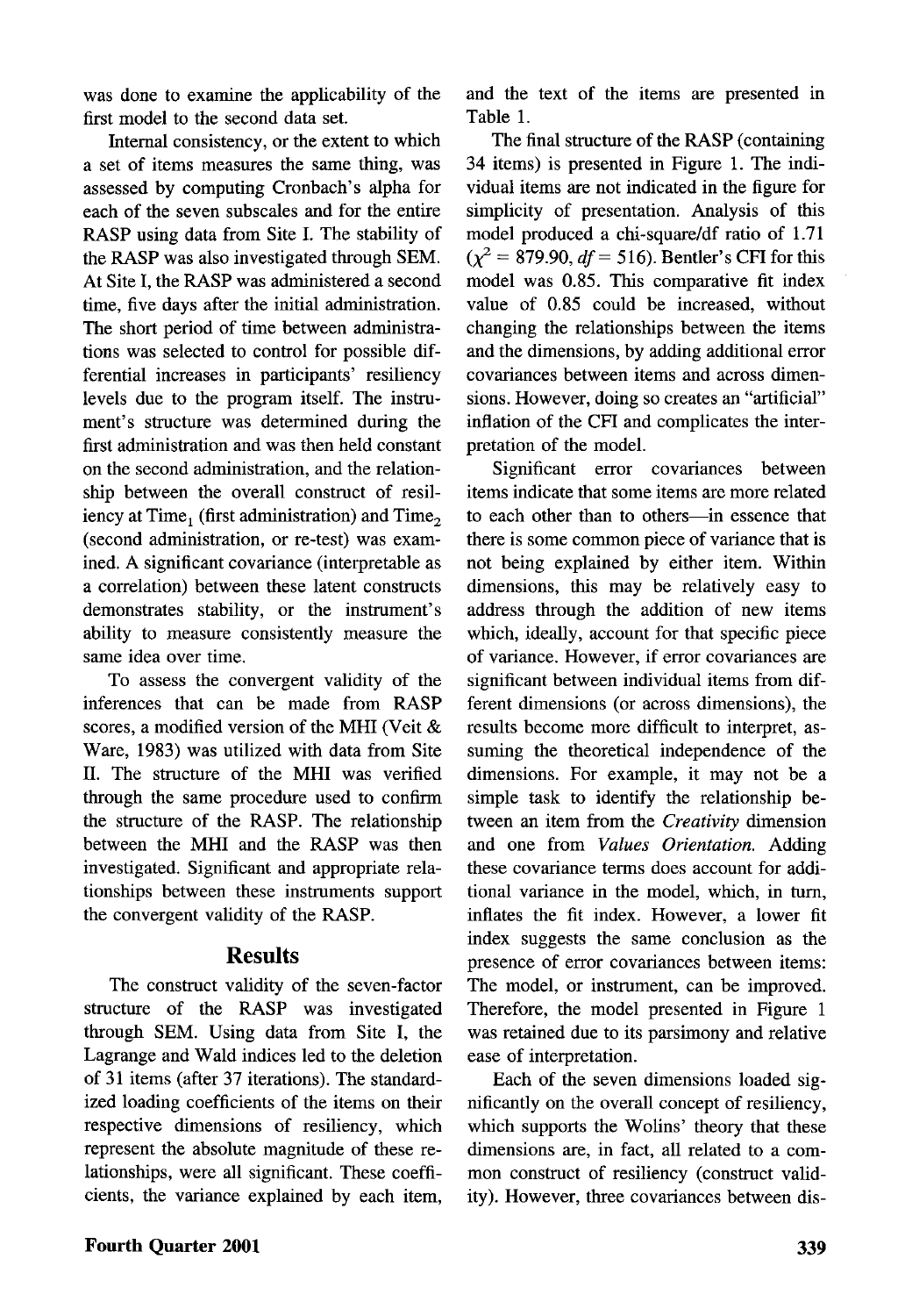| <b>Dimension</b>      | Item             | <b>Coefficient</b> | $\mathbb{R}^2$ | <b>Item Text</b>                                                                 |
|-----------------------|------------------|--------------------|----------------|----------------------------------------------------------------------------------|
| Insight               | 4                | 0.5690             | 0.3237         | I learn from my mistakes.                                                        |
|                       | 5                | 0.4158             | 0.1729         | I notice small changes in facial expression.                                     |
|                       | 7                | 0.4934             | 0.2434         | I know when I am good at something.                                              |
|                       | 10               | 0.4043             | 0.1634         | I can change my behavior to match the situation.                                 |
|                       | 15               | 0.4455             | 0.1985         | When something goes wrong, I can tell if it was<br>my fault.                     |
|                       | 21               | 0.3555             | 0.1264         | I can sense when someone is not telling the truth.                               |
|                       | 27               | 0.5085             | 0.2586         | I can tell what mood someone is in just by<br>looking at him/her.                |
| Independence          | $\boldsymbol{2}$ | 0.3523             | 0.1241         | I can deal with whatever comes in the future.                                    |
|                       | 8                | 0.5939             | 0.3527         | I'm prepared to deal with the consequences of<br>my actions.                     |
|                       | 9                | 0.5354             | 0.2867         | I say "no" to things I don't want to do.                                         |
|                       | 19               | 0.4837             | 0.2340         | It's OK if some people do not like me.                                           |
|                       | 26               | 0.3978             | 0.1583         | I control my own life.                                                           |
| Creativity            | 3                | 0.5311             | 0.2821         | Once I set a goal for myself, I don't let anything<br>stop me from reaching it.  |
|                       | 6                | 0.5329             | 0.2840         | I can imagine the consequences of my actions.                                    |
|                       | 22               | 0.5452             | 0.2972         | When I am faced with a tough situation, I come<br>up with new ways to handle it. |
|                       | 23               | 0.5544             | 0.3073         | I can come up with different ways to let out my<br>feelings.                     |
| Humor                 | 11               | 0.5571             | 0.3104         | My sense of humor makes it easier to deal with<br>tough situations.              |
|                       | 25               | 0.4670             | 0.2181         | I look for the "lighter side" of tough situations.                               |
|                       | 33               | 0.4742             | 0.2249         | Laughter helps me deal with stress.                                              |
| Initiative            | 1                | 0.4656             | 0.2167         | When my work is criticized, I try harder the next<br>time.                       |
|                       | 13               | 0.3854             | 0.1485         | I can change my surroundings.                                                    |
|                       | 30               | 0.7652             | 0.5856         | I try to figure out things I do not understand.                                  |
| Relationships         | 12               | 0.4925             | 0.2426         | My friends know they can count on me.                                            |
|                       | 14               | 0.4903             | 0.2404         | My family is there for me when I need them.                                      |
|                       | 18               | 0.4251             | 0.1807         | I avoid people who could get me into trouble.                                    |
|                       | 24               | 0.6066             | 0.3679         | I choose my friends carefully.                                                   |
|                       | 31               | 0.7465             | 0.5572         | I'm good at keeping friendships going.                                           |
|                       | 32               | 0.5673             | 0.3218         | I have friends that will back me up.                                             |
| Values<br>Orientation | 16               | 0.4684             | 0.2194         | It's OK if I don't see things the way other<br>people do.                        |
|                       | 17               | 0.3536             | 0.1250         | Lying is unacceptable.                                                           |
|                       | 20               | 0.4567             | 0.2086         | I am comfortable making my own decisions.                                        |
|                       | 28               | 0.6625             | 0.4389         | I try to help others.                                                            |
|                       | 29               | 0.6801             | 0.4625         | I stand up for what I believe is right.                                          |
|                       | 34               | 0.4689             | 0.2198         | I avoid situations where I could get into trouble.                               |

**Table 1. Characteristics of the RASP**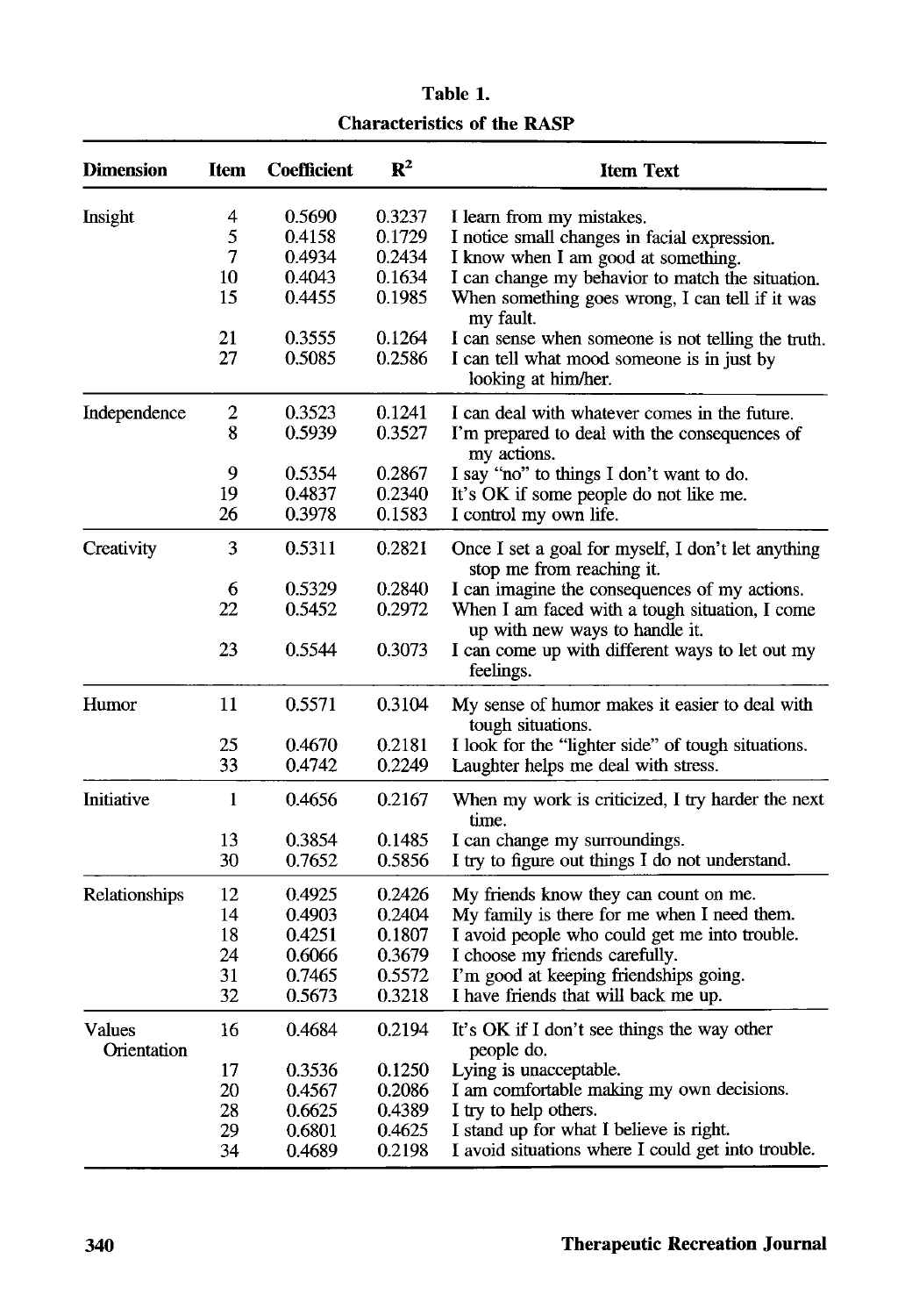

*FIGURE 1. FINAL STRUCTURAL (SECOND ORDER FACTOR) MODEL OF THE RASP FOR SITE I.*

turbance (error) terms for factors (represented by curved arrows between Dl and D3, D2 and D3, and D2 and D6) were significant  $(t =$ 3.451, 4.281, and  $-4.263$ , respectively). Similar to the error covariances described previously, these significant results indicate that the overall construct of resiliency was not fully accounting for or explaining the relationships between some of the seven dimensions (specifically between *Insight* and *Creativity, Independence* and *Creativity,* and *Independence* and *Relationships).* These results suggest that these dimensions are more related to each

other than to the rest of the factors. When the definitions of these dimensions are considered, these relationships seem to make logical sense due to common foci on unique thought processes, problem solving and cognitive restructuring, and interactions with others, respectively. Noting that the covariance between Independence and Relationships was negative  $(t = -4.24)$ , it appears as if increasing levels of independence are associated with lower capabilities in seeking, forming, and maintaining relationships (and vice versa), which seems reasonable.

This final instrument structure from Site I was then tested using data from Site II (Figure 2). This analysis resulted in a chi-square/df ratio of 1.64  $(\chi^2 = 850.45, df = 517)$ . Bender's CFI was 0.72. Each of the seven dimensions were still significantly related to the overall construct of resiliency. However, two different disturbance covariances were significant, specifically between Dl *(Insight)* and D6 *(Relationships)* and between D3 *(Creativity*) and D4 (*Humor*) ( $t = -3.748$  and 2.567, respectively). Once again, this suggests that these pairs of factors, or dimensions, are more related to each other than to the other factors. The association between *Insight* and *Relationships* is negative  $(t = -3.75)$ . As such, higher levels of insight are related to lower capabilities with respect to interpersonal relationships, which seems appropriate for the population. Youth who have been part of "the system" for extended periods of time may have honed their ability to read people and, as a result, may have become cynical with respect to trusting others. The positive relationship between *Creativity* and *Humor* may exist as both involve cognitive coping methods. Again, while the fit index could be inflated by adding error covariances, the more parsimonious model was retained.

The assessment of internal consistency revealed that the RASP, as a whole, achieved an alpha coefficient of .91, indicating strong internal consistency for the total scale. Alpha levels for the seven subscales were somewhat lower: *Insight =* .65, *Independence* = .62,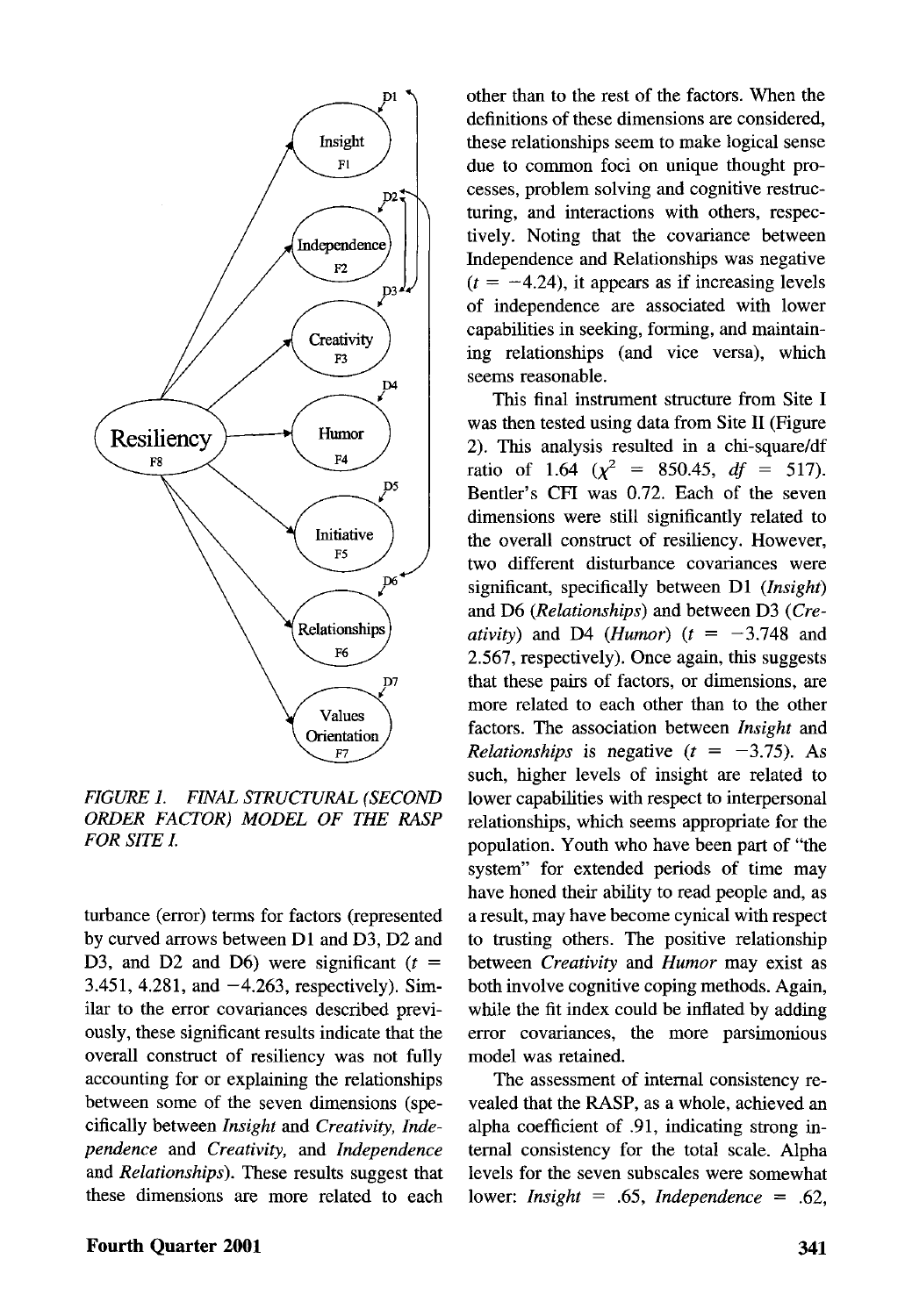

*FIGURE 2. FINAL STRUCTURAL (SECOND ORDER FACTOR) MODEL OF THE RASP FOR SITE II.*

*Creativity* = .68, *Humor =* .49, *Relationships =* .71, *Initiative* = .53, and *Values Orientation =* .68. These lower values may be due to the fact that each of the seven dimensions are multidimensional in and of themselves, which would directly reduce internal consistency. For example, *Independence* consists, in part, of the ability to separate oneself from individuals who may wield a negative influence, the ability to say "no" rather than simply being evasive, and a positive outlook toward the future. These traits, while certainly diverse, can all be viewed as characteristics of a potent, independent actor. Each of the items, then, appear to be clearly related to the overall concept of resiliency, but may not fit discretely into the seven dimensions (a possibility also supported by the level of the fit index).

The stability of the RASP across administrations was quite strong. The relationship between the overall concept of resiliency at Time<sub>1</sub> and Time<sub>2</sub> was .94 and was significant  $(p < .001)$ , indicating good stability. This suggests that the RASP consistently measures the same construct over time.

Finally, in assessing the convergent validity of the RASP, the factor structure of the MHI was confirmed to establish a baseline measure of fit. Using data from Site II, this analysis resulted in a CFI of .85 and a chisquare/df ratio of 1.61 ( $\chi^2 = 832.49$ , *df* = 518). As suggested by the theory underlying the MHI, the two subscales were significantly negatively correlated ( $p < .001$ ). As before, the fit index could be improved by adding error covariances. However, this model represents that used in all previous studies involving the MHI and was, therefore, retained.

The relationships between the RASP (overall construct of resiliency) and the two subscales of the MHI were significant ( $p < .001$ ) and in the appropriate directions: correlations between resiliency and psychological well-being and psychological distress were .47 and — .22, respectively. These results suggest that resiliency increases with psychological wellbeing and decreases as levels of psychological distress increase. Thus, convergent validity was indicated.

#### Discussion and Implications

The purpose of this paper was to describe the development and validation research on a self-report instrument designed to measure resiliency in youth for use in recreation and other social services. However, this study may have, in fact, raised as many questions as it answered. For example, while SEM does remove some of the subjectivity of typical approaches to factor analysis (through the generation of significance tests for loadings),

#### 342 **Therapeutic Recreation Journal**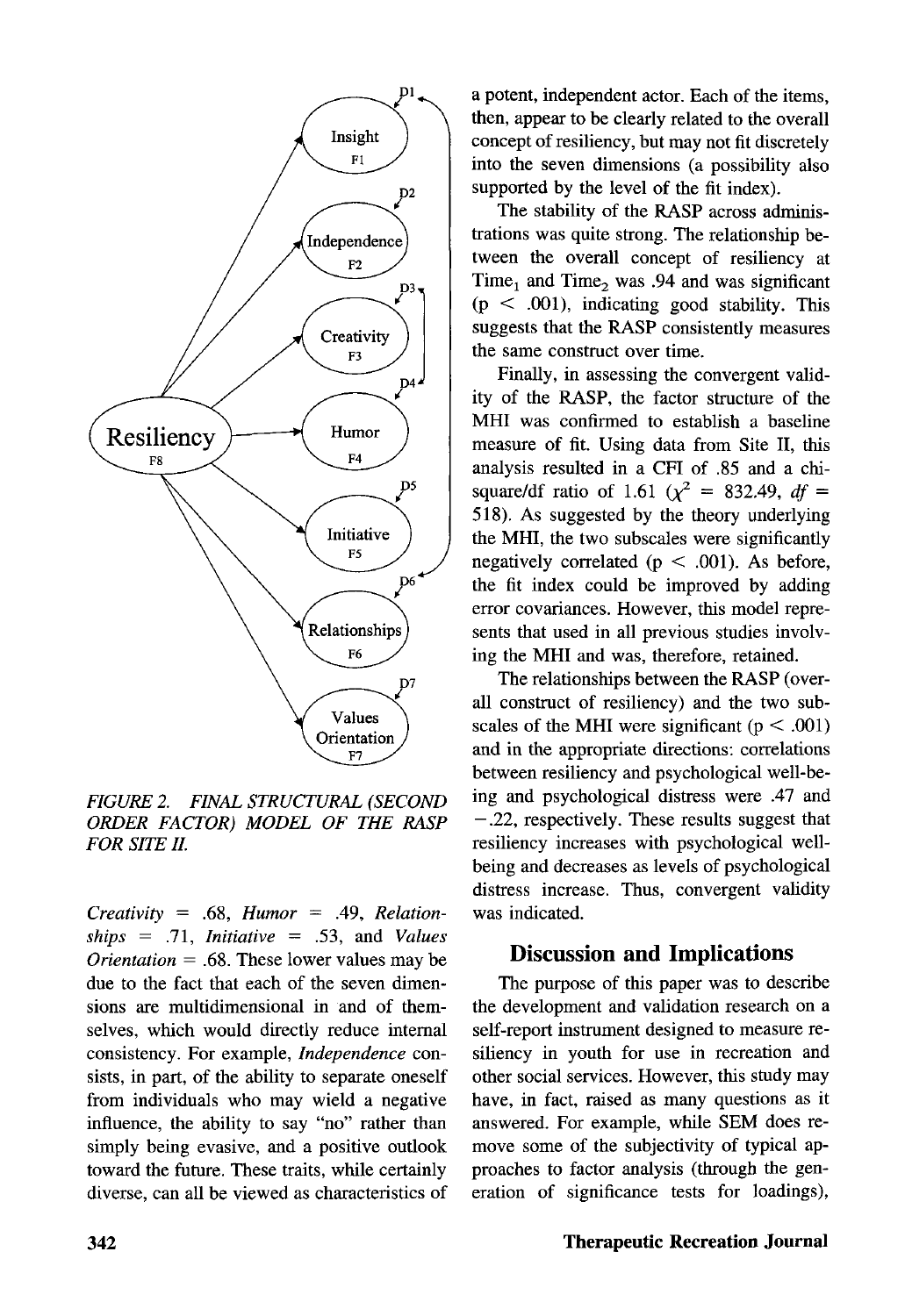results of this type of analysis are still left to interpretation. For each analysis of the RASP, the CFI was below the recommended standard of .90, but the chi-square/df ratio clearly met standards of acceptability. These contraindications of goodness of fit are far from definitive concerning the usability of the RASP in its present state. Further, while the significant differences between the fit indices for Sites I and II do suggest that the RASP possesses an acceptable level of construct validity, its universal use across different youth populations remains to be validated.

From a theoretical perspective, this study supports the existence of resilience as a unique construct. The significant, but moderate, level of correlation between the overall concept of resiliency and psychological well-being suggests that, though related, they are not the same constructs. In addition, this study supports the notion that the overall concept of resiliency is multidimensional, and may be comprised of the seven dimensions specified by the theory of Wolin and Wolin (1993). This view of resiliency as a multi-dimensional construct was asserted by the work of Luthar, Doernberger, and Zigler (1993), who suggested that resiliency spans a variety of adjustment domains. From a practical perspective, these results also indicate the complexity of measuring a concept as multifaceted as resiliency appears to be. Even when adhering to only one of the many definitions, operationalization is problematic due to the broad range of resilient behaviors.

The model fit of the MHI, which suggests that the model could be improved, may have important ramifications. While this instrument is frequently used as a screening tool within general adult populations, these results suggest that the instrument may not be fully appropriate for use with adolescents in general or, more specifically, for adolescents with diagnosed mental health conditions. For adolescents in general, and despite the "readability" of the MHI, the developmental level of comprehension may not be sufficient to understand the items. Regarding diagnosed populations, and beyond any developmental issues, the difficulties of using the MHI may be due to a form of "institutionalization." Many of these youth have been involved with mental health, juvenile justice, and other social services for years and may have, as a result, learned to provide the responses sought by administrators. These youth may simply be too savvy for this type of measurement.

Similarly, the RASP, in its present state, is not prepared for use with youth with diagnosed mental health conditions. Bearing its psychometric properties in mind, the RASP should not be used as an individual assessment tool. Current levels of precision are insufficient to make placement and/or discharge decisions. However, the RASP, in its current form, may provide some useful information as a program evaluation tool for more general populations of youth with respect to gaining an idea of a group's level of resilient functioning. Any such use should consider the RASP as a whole, due to the higher levels of internal consistency for the entire scale.

Certainly, limitations to this study should be noted. The age range of the participants (ages 12 to 19) represents a wide variety of developmental characteristics. Issues such as identity formation, moral reasoning, and intellectual ability were not assessed during this study and, as a result, could not be controlled. Based upon the nature of the survey items utilized in this study, it is also possible that social desirability bias had an impact on the results. However, this bias was not assessed and therefore, could not be controlled. Further, no correction was made for the potential level of "institutionalization" among participants at Site II, described previously. Further, all measures utilized in this study were self-reported by the youth. There was no information available for triangulation.

The demographics (specifically sex and ethnic background) within the two samples may have had an impact on the results. At Site II, for example, the sample was predominantly male (88.9%) concordant with the fact that the preponderance of diagnosed cases of emo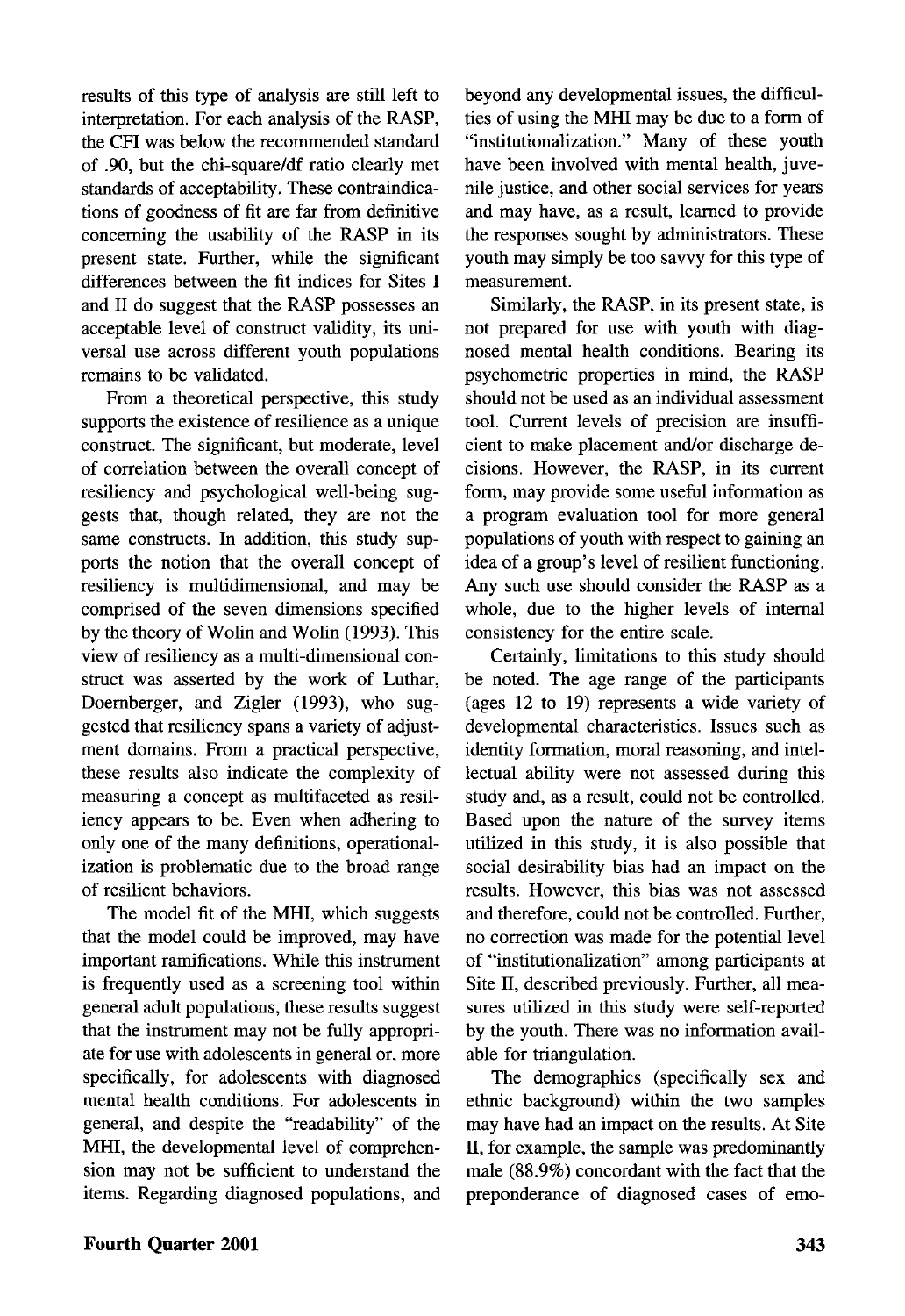tional and behavioral disorders are male. It is certainly possible that, due to gender socialization and popular culture, the structure of resiliency for males and females is radically different—specifically with respect to dimensions such as *Independence,* where gender roles can vary so widely. Further, the nature of the home culture (collectivistic versus individualistic) could also have a tremendous impact on the definition and manifestation of resiliency. Some cultures place a higher value on independent behavior, while others place emphasis on relationships.

There is much additional research that should be conducted to both support and clarify the findings of the present study. Perhaps the most immediate and potentially important need is to test the RASP in a variety of settings and with a variety of youth in order to crossvalidate its structure and increase the instrument's utility. The significant difference between the fit indices for the RASP at Site I and the RASP at Site II suggest that the structure of resiliency can vary widely across subcultures of youth. Specifically, such studies should focus on illuminating any differences in structure due to mental health status, gender, race, age, and other demographic characteristics. Also of interest would be an examination of the relationship between resiliency and processes such as identity formation.

Similarly, a more thorough investigation of the structure of resiliency for adolescents in treatment would be beneficial. It is plausible that "institutionalization" actually represents a certain level of resiliency. Learning to provide the expected and desired responses to the inquiries of program administrators suggests the utilization of both insight and creativity. Further, this behavior may be reflected in the interpretation and value of relationships to youth in treatment. As such, different types of questions may be needed for this population.

It is certainly necessary to evaluate the RASP with respect to social desirability bias. This could be accomplished through the use of the Crowne-Marlowe scale (1960). Controlling for this response bias would provide a

more lucent portrait of resiliency in youth. Related to this notion, the reverse-coded items dropped from the instrument in this study should be re-written to avoid any negative words or phrases. While reverse-coded items are often recommended to compensate for other response biases, the populations in this study did not appear to process these items effectively. The results of this study also suggest the need for the utilization of multiple methods when investigating resiliency. In the present study, it would have been immensely beneficial to ascertain the youth's interpretations of the items that were discarded. Further, it would be useful to conduct focus groups or interviews to identify this population's conceptualizations of the seven dimensions of resiliency or, on a more basic level, to identify the characteristics that youth believe to be necessary for the successful navigation of life. Such qualitative data would allow for further cross-validation of the RASP.

Finally, the study of resilience will not be complete until longitudinal studies are conducted that establish the predictive validity of the construct. Do resilient individuals actually exhibit different behavior than non-resilient individuals? Are there behavioral differences resulting from different levels of resiliency? These questions must be answered in order to fully validate the usefulness of resiliency as a programming outcome. The face validity, or the fact that such changes in behavior may simply make logical sense, may not be a sufficient or lasting rationale for programming efforts in an increasingly demanding society.

As the pressure to document programming outcomes increases, the issues become determining which outcomes are most important and then how to achieve them. This study asserts that the development of resiliency is a relevant and practical program objective for the human services in general. Research should continue to focus on the strengths and abilities of youth and how these qualities can be developed and enhanced through outcomeoriented programming.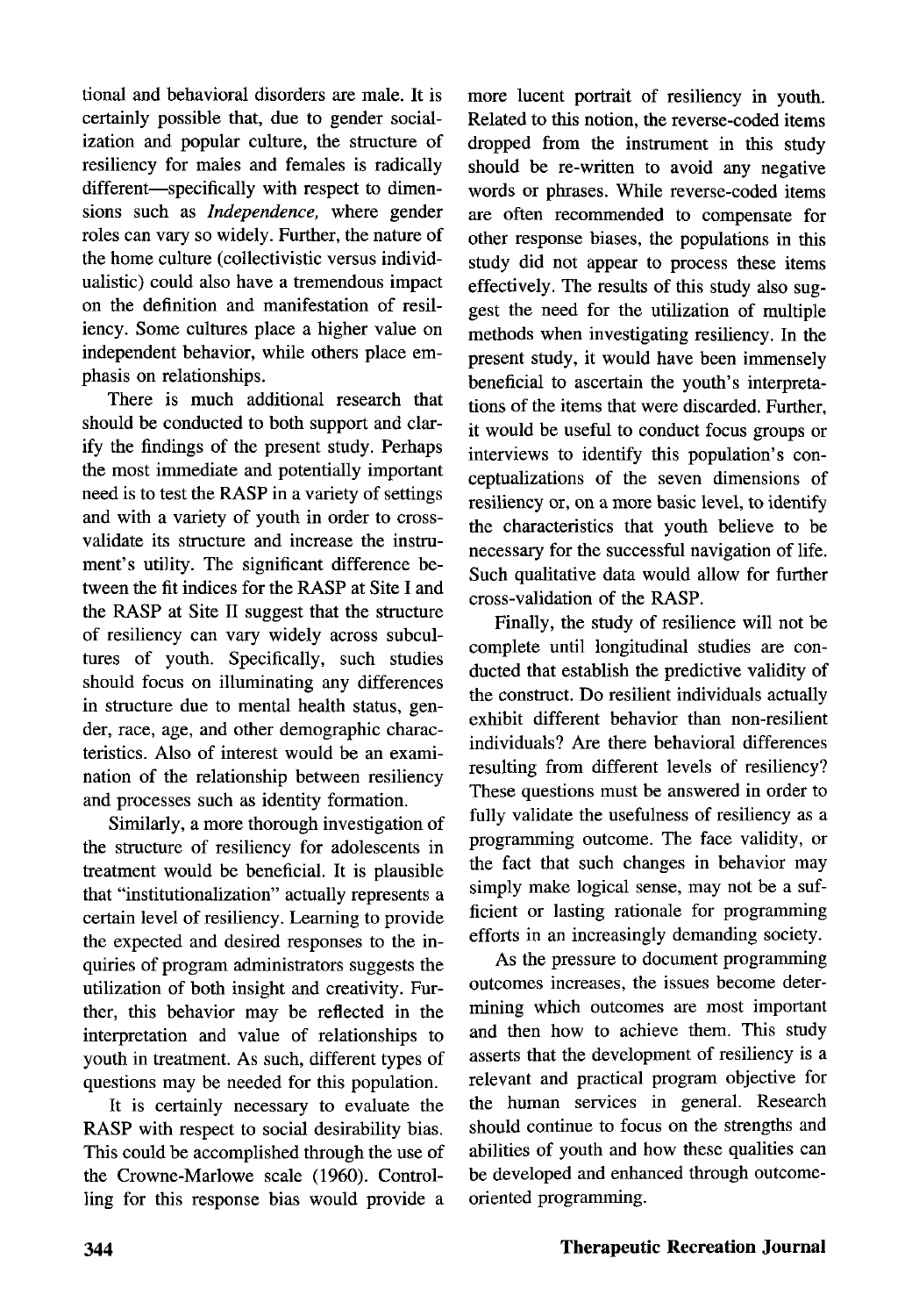#### **References**

Allen, L. R., Stevens, B. W., & Harwell, R. (1996). Benefits-Based Management activity planning model for youth in at-risk environments. *Journal of Park and Recreation Administration, 14(3),* 10-19.

Allen, L. R., Stevens, B., Hurtes, K., & Harwell, R. (1998). *Benefits-Based Programming of Recreation Services: Training manual.* Ashburn, VA: National Recreation and Park Association.

Anderson, K. M. (1997). Uncovering survival abilities in children who have been sexually abused. *Families in Society: The Journal of Contemporary Human Services, 78,* 592-599.

Anthony, E. J., & Cohler, B. J. (1987). *The invulnerable child.* New York, NY: Guilford Press.

Baldwin, C. K. (2000). Theory, program, and outcomes: Assessing the challenges of evaluating at-risk youth recreation programs. *Journal of Park* and Recreation Administration, 18(1), 19-33.

Benard, B. (1991). *Fostering resiliency in kids: Protective factors in the family, school, and community.* Portland, OR: Western Regional Center for Drug-Free Schools and Communities.

Berliner, D. C. (1989). Furthering our understanding of motivation and environments. In C. Ames & R. Ames (Eds.), *Research on motivation in education, vol. 3: Goals and cognitions* (pp. 317— 342). San Diego, CA: Academic Press.

Caldwell, L. L. (2000). Beyond fun and games? Challenges to adopting a prevention and youth development approach to youth recreation. *Journal of Park and Recreation Administration, 18(3),* 1-18.

Churchill, G. A. (1979). A paradigm for developing better measures of marketing constructs. *Journal of Marketing Research, 16,* 64-73.

Cicchetti, D., & Garmezy, N. (1993). Editorial: Prospects and promises in the study of resilience. *Development and Psychopathology, 5,* 497—502.

Conrad, M, & Hammen, C. (1993). Protective and resource factors in high- and low-risk children: A comparison with unipolar, bipolar, medically ill, and normal mothers. *Development and Psychopathology, 5,* 593-608.

Costa, F. M., lessor, R., & Donovan, J. E. (1989). Value on health and adolescent conventionality: A construct validation of a new measure in problem-behavior theory. *Journal of Applied Social Psychology, 19,* 841-861.

Crowne, D. P., & Marlowe, D. (1960). A new scale of social desirability independent of psychopathology. *Journal of Consulting Psychology, 24,* 349-354.

Doll, B., & Lyon, M. A. (1998). Risk and resilience: Implications for the delivery of educational and mental health services in schools. *School Psychology Review, 27,* 348—363.

Dorfman, R. A., Lubben, J. E., Mayer-Oakes, A., Atchinson, K., Schweitzer, S. O., De Jong, F. J., & Matthias, R. E. (1995). Screening for depression among a well elderly population. *Social Work, 40,* 295-305.

Eckerd Youth Alternatives (n.d.). Retrieved October 15, 2001, from http://www.eckerd.org/ indexl.htm.

Finkelman, D., Ferrarese, M. J., & Garmezy, N. (1989). A factorial, reliability, and validity study of the Devereux elementary school behavior rating scale. *Psychological Reports, 64,* 535—547.

Framo, J. L. (1996). A personal retrospective of the family therapy field: Then and now. *Journal of Marital and Family Therapy, 22,* 289-316.

Garmezy, N. (1990). A closing note: Reflections on the future. In J. Rolf, A. S. Masten, D. Cicchetti, K. H. Nuechterlein, & S. Weintraub (Eds.), *Risk and protective factors in the development of psychopathology.* New York: Cambridge University Press.

Garmezy, N. (1991). Resilience in children's adaptation to negative life events and stressed environments. *Pediatric Annals, 20,* 459—466.

Garmezy, N., Masten, A. S., & Tellegen, A. (1984). The study of stress and competence in children: A building block for developmental psychopathology. *Child Development, 55,* 97-111.

Green, G. T., Kleiber, D. A., & Tarrant, M. A. (2000). The effect of an adventure-based recreation program on development of resiliency in low-income minority youth. *Journal of Park and Recreation Administration, 18(3),* 76-97.

Hatcher, L. (1994). *A step-by-step approach to using the SAS System for factor analysis and structural equation modeling.* Cary, NC: SAS Institute.

Hays, R. D., Marshall, G. N., Wang, E. Y. I., & Sherbourne, C. D. (1994). Four-year cross-lagged associations between physical and mental health in the medical outcomes study. *Journal of Consulting and Clinical Psychology, 62,* 441—449.

Hu, L., & Bentler, P. M. (1998). Fit indices in covariance structure modeling: Sensitivity to under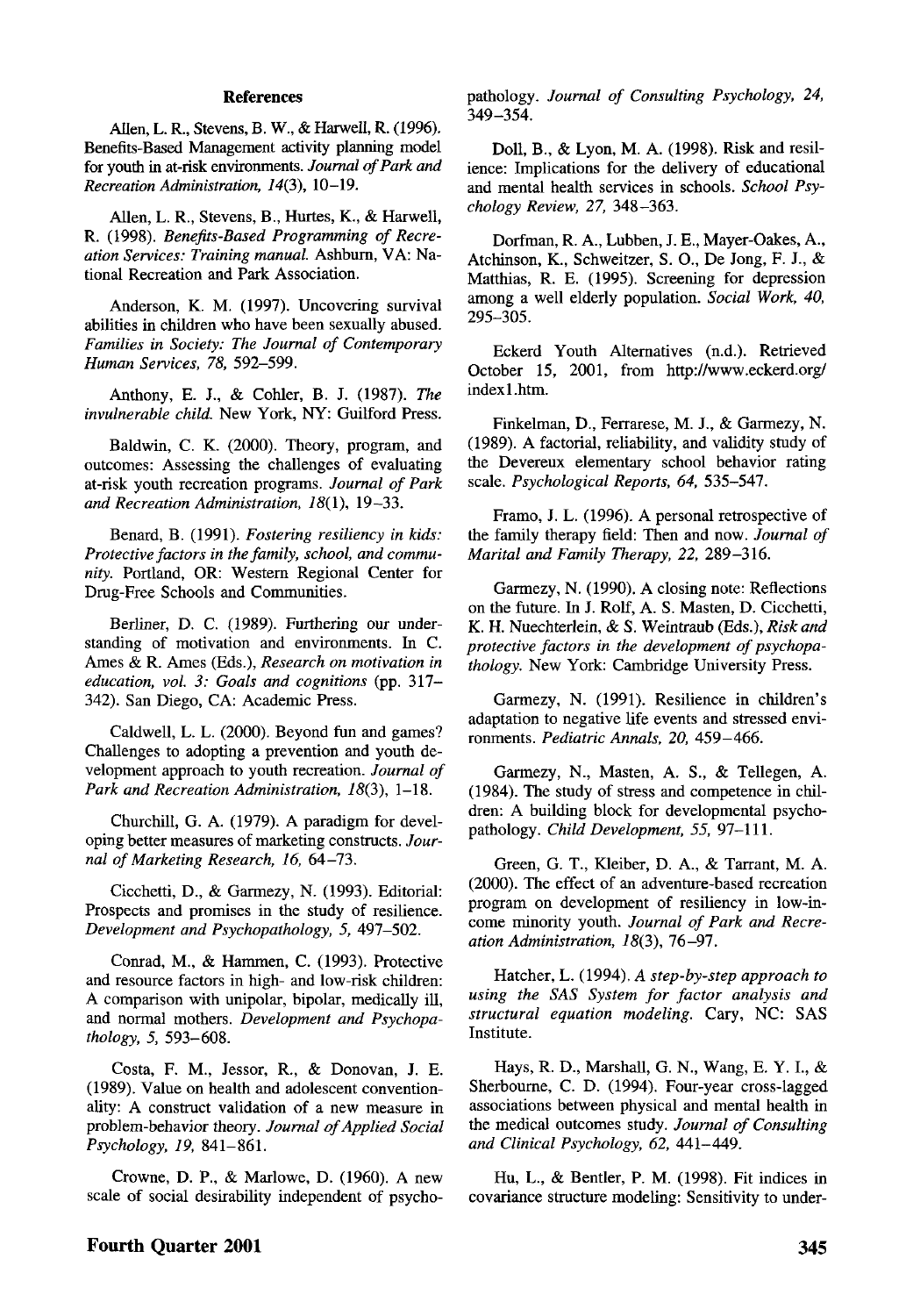parameterized model misspecification. *Psychological Methods, 3,* 424-453.

Hurtes, K. P., Allen, L. R., Stevens, B. W., & Lee, C. (2000). Benefits-Based Programming: Making an impact on youth. *Journal of Park and Recreation Administration, 18(1),* 34-49.

Keller, S. D., Ware, J. E., Bentler, P. M., Aaronson, N. K., Alonso, J., Apolone, G., Bjorner, J. B., Brazier, J., Bullinger, M, Kaasa, S., Leplege, A., Sullivan, M., & Gandek, B. (1998). Use of structural equation modeling to test the construct validity of the SF-36 health survey in ten countries: Results from the IQOLA project. *Journal of Clinical Epidemiology, 51,* 1179-1188.

Kline, P. (1986). *A handbook of test construction: Introduction to psychometric design.* New York: Methuen.

Lifton, R. J. (1993). *The Protean self: Human resilience in an age of transformation.* New York: Basic Books.

Lobo, F., & Olson, E. (2000). Leisure services and children at-risk: Against all odds. *Journal of Park and Recreation Administration, 18(1),* 5-18.

Loftus, E. F., Milo, E. M., & Paddock, J. R. (1995). The accidental executioner: Why psychotherapy must be informed by science. *The Counseling Psychologist, 23,* 300-309.

Luthar, S. S., Doernberger, C. H., & Zigler, E. (1993). Resilience is not a unidimensional construct: Insights from a prospective study of inner-city adolescents. *Development and Psychopathology, 5,* 703-717.

Marsh, D. T., Lefiey, H. P., Evans-Rhodes, D., Ansell, V. I., Doerzbacher, B. M., LaBarbera, L., & Paulzzi, J. E. (1996). The family experience of mental illness: Evidence for resilience. *Psychiatric Rehabilitation, 20,* 3-12.

Masten, A. S., Best, K. M., & Garmezy, N. (1990). Resilience and development: Contributions from the study of children who overcome adversity. *Development and Psychopathology, 2,* 425-441.

McCarthy, B. W. (1995). Commentary. *Journal of Sex and Marital Therapy, 21,* 282-283.

Nelson, E. C, & Berwick, D. M. (1989). The measurement of health status in clinical practice. *Medical Care, 27(3,* supplement), 77-90.

Nixon, R. (1997). Introduction: What is positive youth development? *Child Welfare, 76,* 571-575.

Nunnally, J. C. (1964). *Educational measurement and evaluation.* New York: McGraw-Hill.

Nunnally, J. C. (1970). *Introduction to psychological measurement.* New York: McGraw-Hill.

Nunnally, J., & Bernstein, I. (1994). *Psychometric theory (3rd ed.).* New York: McGraw-Hill.

Ostroff, J. S., Woolverton, K. S., Berry, C, & Lesko, L. M. (1996). Use of the Mental Healthy Inventory with adolescents: A secondary analysis of the Rand health insurance study. *Psychological Assessment, 8(1),* 105-107.

Priest, S. (1992). Factor exploration and confirmation for the dimensions of an adventure experience. *Journal of Leisure Research, 24,* 127-139.

Radke-Yarrow, M., & Sherman, T. (1990). Hard growing: Children who survive. In J. Rolf, A. S. Masten, D. Cicchetti, K. H. Nuechterlein, & S. Weintraub (Eds.), *Risk and protective factors in the development of psychopathology* (pp. 97-119). New York, NY: Cambridge University Press.

Rutter, M. (1979). Protective factors in children's response to stress and disadvantage. In M. W. Kent & J. E. Rolf (Eds.), *Primary prevention of psychopathology* (pp. 49-74). Hanover, NH: University Press of New England.

Rutter, M. (1987). Psychosocial resilience and protective mechanisms. *American Journal of Orthopsychiatry, 57,* 316-331.

Rutter, M. (1990). Psychosocial resilience and protective mechanisms. In J. Rolf, A. S. Masten, D. Cicchetti, K. H. Nuechterlein, & S. Weintraub (Eds.), *Risk and protective factors in the development of psychopathology* (pp. 181-214). New York, NY: Cambridge University Press.

Seligman, M. E. P. (1995). *The optimistic child: A revolutionary program that safeguards children against depression and builds lifelong resilience.* New York: NY: Houghton Mifflin.

Shields, A., & Cicchetti, D. (1997). Emotion regulation among school-age children: The development and validation of a new criterion q-sort scale. *Developmental Psychology, 33,* 906—916.

Stewart, A. L., Hays, R. D., & Ware, J. E. (1988). The MOS short-form general health survey: Reliability and validity in a patient population. *Medical Care, 26,* 724-732.

Veit, C. T., & Ware, J. E. (1983). The structure of psychological distress and well-being in general populations. *Journal of Consulting and Clinical Psychology, 51,* 730-742.

Ware, J. E., Johnston, S. A., Davies-Avery, A., & Brook, R. (1979). *Conceptualization and measurement of health for adults in the health insurance*